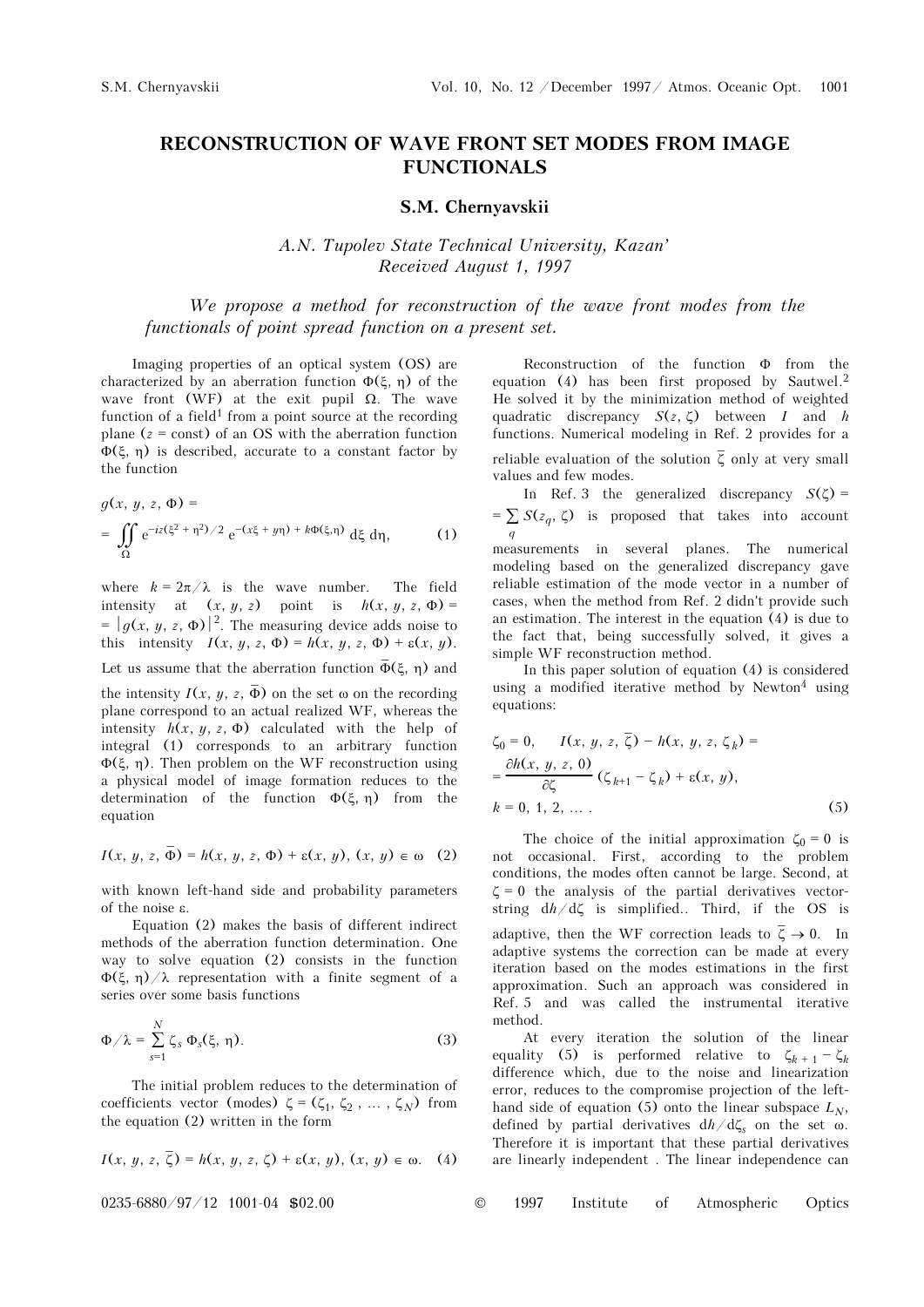be provided by changing the measurement scheme and OS parameters. Among these are the *z*-coordinate of the measurement plane, the intensity measurement area ω, and so on.

The problem of projection of the equation (5) lefthand side on  $L<sub>N</sub>$  can be reduced to solution of a system of linear algebraic equations

$$
I_j(z, \overline{\zeta}) - F_j(h(z, \zeta_k)) =
$$
  
=  $\sum_{s=1}^N F_j(\partial h(z, 0) / \partial \zeta_s) (\zeta_{k+1} - \zeta_k) + \varepsilon_j, j = 1, ..., N,$  (6)

where  $F_i$  are continuous linear functionals of the function  $h(z, \zeta) = h(x, y, z, \zeta)$  where *x* and *y* are variables while *z* and ζ, being parameters. *Ij*(*z*, ζ) is the variant of the  $F_j$  ( $h(z, \zeta)$ ) functionals distorted by  $\varepsilon_j$  random noise components. Let us call  $F_j$  functionals the image functionals.

The problem is to choose the functionals  $F_i$ in a form that provides the matrix  $A(z, 0) =$  $=(F_i (dh(z, 0) / d\zeta_s))$  to be well-posed, and the iterative method to be rapidly convergent.

The first method of image functionals choice is obvious. An example of this is a biorthogonal system of functionals  ${F_j}$  corresponding to the system of functions  $\{\frac{dh(x, y, z, 0)}{d\zeta_s}\}$ . Then  $A(z, 0) = E$  is a unit matrix. In this case the left-hand side of (6) immediately gives the difference  $\Delta \zeta = \zeta_{k+1} - \zeta_k$  with accuracy ε*j*.

Biorthogonal system of functionals is derived from the linear equalities

$$
F_j \left( \frac{\partial h(z, 0)}{\partial \zeta_s} \right) = \delta_{sj}, \quad s = \overline{1, N}, \tag{7}
$$

where δ*js* are the Kronecker symbols. At a fixed *j* the problem of  $F_j$  determination from (7) is called the finite-dimensional moments problem, which is well studied. If one considers the d*h*/dζ*s* derivatives as elements in Hilbert space, then the linear functional is given by a scalar product  $F(\frac{dh}{d\zeta_s}) = (F, \frac{dh}{d\zeta_s})$ , where *F* is the element of that same space. The functional of a minimum norm which solves the problem (7) has the form

$$
F_j = \sum_{k=1}^N \frac{\partial h}{\partial \zeta_k} \gamma_{kj} = \frac{\partial h}{\partial \zeta} \gamma_j.
$$

Substitution of this expression into (7) leads to the system of equations for the  $\gamma_{ki}$  coefficients

$$
\sum_{k=1}^N (\partial h/\partial \zeta_s, \partial h/\partial \zeta_k) \gamma_{kj} = \delta_j
$$

or, in a matrix form,  $\Gamma \gamma_i = E_i$ , where  $E_i$  is *j*th column of the unit matrix. The coefficient vector  $\gamma_i$  is thus the *j*th column of the inverse matrix  $\Gamma^{-1}$ . The solution  $\Delta \zeta$ obtained with the help of biorthogonal functionals

$$
\Delta \zeta_s = F_s(\Delta h), \Delta h = h(x, y, z, \overline{\zeta}) - h(x, y, z, \zeta_n), \quad (8)
$$

corresponds to ζ determined by the least squares method.

$$
\min_{\zeta} \left\| \Delta h - \frac{\partial h}{\partial \zeta} \zeta \right\|^2.
$$

The necessary condition of the extremum leads to the matrix equation

$$
\Gamma_{\zeta}=(\Delta h,\,\partial h/\partial \zeta)^T,
$$

from which it follows that  $\zeta_i = (\Delta h, \partial h / \partial \zeta) \gamma_i =$  $= F_i(\Delta h)$ .

When employing Tikhonov regularization of the projection  $\Delta h$  on  $L_N$ , the vector  $\zeta$  is a solution of the problem

$$
\min_{\zeta} \left\| \Delta h - \frac{\partial h}{\partial \zeta} \zeta \right\|^2 + \alpha \|\zeta\|^2,
$$

where  $\alpha$  is the regularization parameter, which, in our case, should be so that it provides for the iteration method (6) convergence when there is a noise in the system. The solution of this problem is unique, and it is determined by the same inequality (8) in which the functional *Fj* = (∂*h*/∂ζ) γ*j*, where γ*j* is the *j*th column of the  $(\Gamma + \alpha E)^{-1}$  matrix.

 $F_i$  functionals with Tikhonov regularization can be obtained from the solution of the finite-dimensional moments problem

$$
F_j(\partial h/\partial \zeta) + \alpha \varepsilon^{\mathrm{T}} F_s = \delta_{sj}, \quad s = \overline{1, N}, \tag{9}
$$

where ε is the vector characterizing the discrepancy among linear equalities (7).

The left-hand side of Eq. (9) can be considered as a linear functional defined by the  $(F_j, \varepsilon)$  pair on the direct product  $L_2(\omega) \times R^N$  which takes the  $\delta_{sj}$  values on the elements (d*h* / dζ<sub>*s*</sub>, *E*<sub>*s*</sub>). The functional (*F<sub>j</sub>*, *ε*) with the minimum norm  $(\Vert F_j \Vert^2 + \alpha \Vert \zeta \Vert^2)^{1/2}$  that gives a solution to the finite-dimensional moments problem, yields, when substituted in Eq. (8), a vector that exactly coincides with that obtained using Tikhonov regularization.

If the linear independence of d*h*/dζ*s* derivatives on ω is weak, similar to the two non-collinear vectors located on the plane with small angle between them, then biorthogonal functionals can give, using formula (8), unacceptably large values of Δζ difference. In this case one can look for image functionals using a more general finite-dimensional moments problem (9) where  $F_j \in U$ ,  $\varepsilon \in V$ . The sets *U* and *V* determine the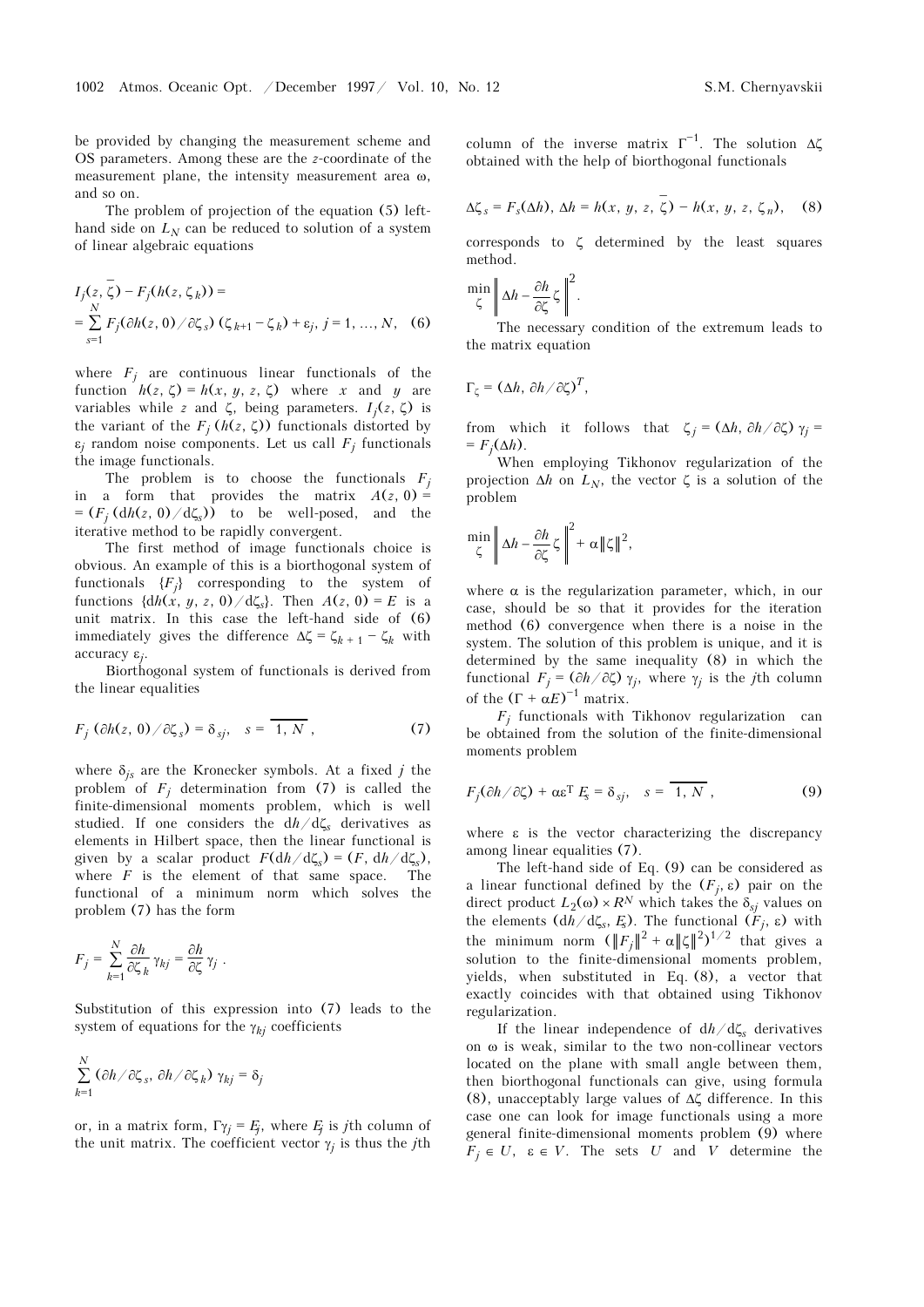properties of  $F_j$  and  $\varepsilon$  and constraints on them, and, consequently the regularization type.

In conclusion of this section let us note that the method for reconstruction of the set modes successfully used in Ref. 5 may be interpreted as a method for the set modes reconstruction from image functionals, which were taken as sine and cosine Fourier-transformations at discrete frequencies.

The choice image functionals depends on the basis functions. Two bases, often used in optics, are considered below. These are the Zernike polynomials on a circle and piece-wise linear functions on a segmented pupil.

*Zernike modes*. Let the circular Zernike polynomials serve as the basis functions on the round aperture  $\Omega = \{(\xi, \eta) : \xi^2 + \eta^2 \le 1\}.$ 

$$
\Phi_n^m(\rho, \theta) = \begin{pmatrix} \cos m\theta \\ \sin m\theta \end{pmatrix} R_n^m(\rho),
$$
  

$$
m \le M, \quad n = m + 2l \le N,
$$

where (ρ, θ) are polar coordinates on Ω; *M* and *N* are the limiting numbers of modes. Let us denote the set

modes of the basis functions as  $\zeta_n^m = \begin{pmatrix} c_n^m \\ s_n^m \end{pmatrix}$ *s m n*  $\mathbf{I}$ .

Let us also show that, by choosing *z*, one may provide the linear independence of the derivatives  $∂h/∂ζ<sub>n</sub><sup>m</sup>$  on the circle ω = {(*x*, *y*) : *x*<sup>2</sup> + *y*<sup>2</sup> ≤ *V*}, where the radius *V*, generally speaking, depends on the number of modes. Let  $(v, \psi)$  be the polar coordinates of the (*x*, *y*) point. Taking into account the form of the function  $q(x, y, z, 0)$  and integral representation of the first type Bessel functions<sup>1,6</sup> one obtains

$$
g(v, \psi, z, 0) = 2\pi g_0^0(v, z);
$$
  
\n
$$
\partial g(v, \psi, z, 0) / \partial \zeta_n^m = 4\pi^2 (i)^{m+1} (\text{cos } m\psi) g_n^m(v, z),
$$

where

$$
g_n^m(\mathbf{v}, z) = \int\limits_1^0 e^{-iz\rho^2/2} R_n^m(\mathbf{v}) J_m(\mathbf{v}\rho) \rho d\rho;
$$
  

$$
\frac{\partial h}{\partial \zeta_n^m} = 16\pi^3 \left( \frac{\cos m\psi}{\sin m\psi} \right) r_n^m(\mathbf{v}, z),
$$

where  $r_n^m(v, z) = \text{Re} \left[ i^{m+1} g_0^0(v, z) g_n^m(v, z) \right]$ .

The derivatives  $\partial h / \partial \zeta_m^m$  will be linearly independent on the circle  $\omega$  if they represent the  $r_n^m$ (ν, *z*) functions on [0, *V*]. Let us show that the linear independence of  $r_n^m(v, z)$  functions can be provided by a proper choice of *z*. Assume that *z* coordinate is small enough, so that the functions  $r_n^m(v, z)$  linearization on *z* can be performed at the point  $z = 0$ 

$$
r_n^m(\mathsf{v},\,z)=r_n^m(\mathsf{v},\,0)+\frac{\partial r_n^m(\mathsf{v},\,0)}{\partial z}\,z.
$$

Using the radial polynomials properties one can derive their explicit form

$$
g_n^m(v, 0) = (-1)^{(n-m)/2} J_{n+1}(v) / v;
$$
  

$$
\frac{\partial g_n^m(v, 0)}{\partial z} = -\frac{i}{2 A_1^m} (-1)^{(n-m)/2} [J_{n+3}(v) - B_1^m J_{n+1}(z) + D_1^m J_{n-1}(v)] / v;
$$

with  $n > m$  and

$$
\frac{\partial g_n^m(\mathbf{v},\,\mathbf{0})}{\partial z} = -i \left[ \frac{J_{m+1}(\mathbf{v})}{2\mathbf{v}} - \frac{J_{m+2}(\mathbf{v})}{\mathbf{v}^2} \right],
$$

where  $A_1^m$ ,  $B_1^m$ ,  $D_1^m$  are the coefficients of the recurrence formula for the radial polynomials.6

The functions  $g_n^m(v, 0)$  are real, whereas ∂*g<sup>m</sup> <sup>n</sup>*(ν, 0)/∂*z* derivatives are imaginary. Therefore, at small *z* and odd *m* we have

$$
r_n^m(v, z) = (-1)^{(m+1)/2} g_0^0(v, 0) g_n^m(v, 0) =
$$
  
= (-1)<sup>(n+1)/2</sup> J<sub>1</sub>(v) J<sub>n+1</sub>(v)/v<sup>2</sup>,

and for even *m*

$$
r_n^m(\mathbf{v}, z) =
$$
  
=  $(-1)^{m/2} z i \left( \frac{\partial g_0^0(\mathbf{v}, 0)}{\partial z} g_n^m(\mathbf{v}, 0) + g_0^0(\mathbf{v}, 0) \frac{\partial g_n^m(\mathbf{v}, 0)}{\partial z} \right).$ 

Last expressions show that the  $r_n^m(v, z)$  functions, at different *n* contain Bessel functions of different orders therefore these functions are linearly independent on any segment [0, *V*]. It is remarkable that the structure of partial derivatives ∂*h*/∂ζ *m <sup>n</sup>* has the view of basis functions. As a result trigonometric components of the angle θ transform into similar components of the angle ψ, whereas Zernike radial functions transform into the functions proportional to  $r_n^m(v, z)$ . Taking into account this circumstance together with the orthogonality property of trigonometric components of the function, one should seek the determining functionals in the form

$$
F_n^m(\mathsf{v},\,\mathsf{w}) = \left(\begin{smallmatrix} \cos{\,m\mathsf{w}} \\ \sin{\,m\mathsf{w}} \end{smallmatrix}\right) f_n^m(\mathsf{v}), \quad n = m + 2l \leq N.
$$

Functions  $f_n^m(v)$  will be sought, in accordance with the Eq. (9), from the finite-dimensional problem of moments solution

$$
16\pi^2 f^m_{m+2p} (r^m_{m+2l}) + \alpha \varepsilon^{\mathrm{T}} \mathbf{e}_l = \delta_{lp}, l = \overline{1, L},
$$

where  $\mathbf{e}_l$  is the first column of the order matrix, *L* is the integer part of  $N-m$  number, and  $\varepsilon$  is the